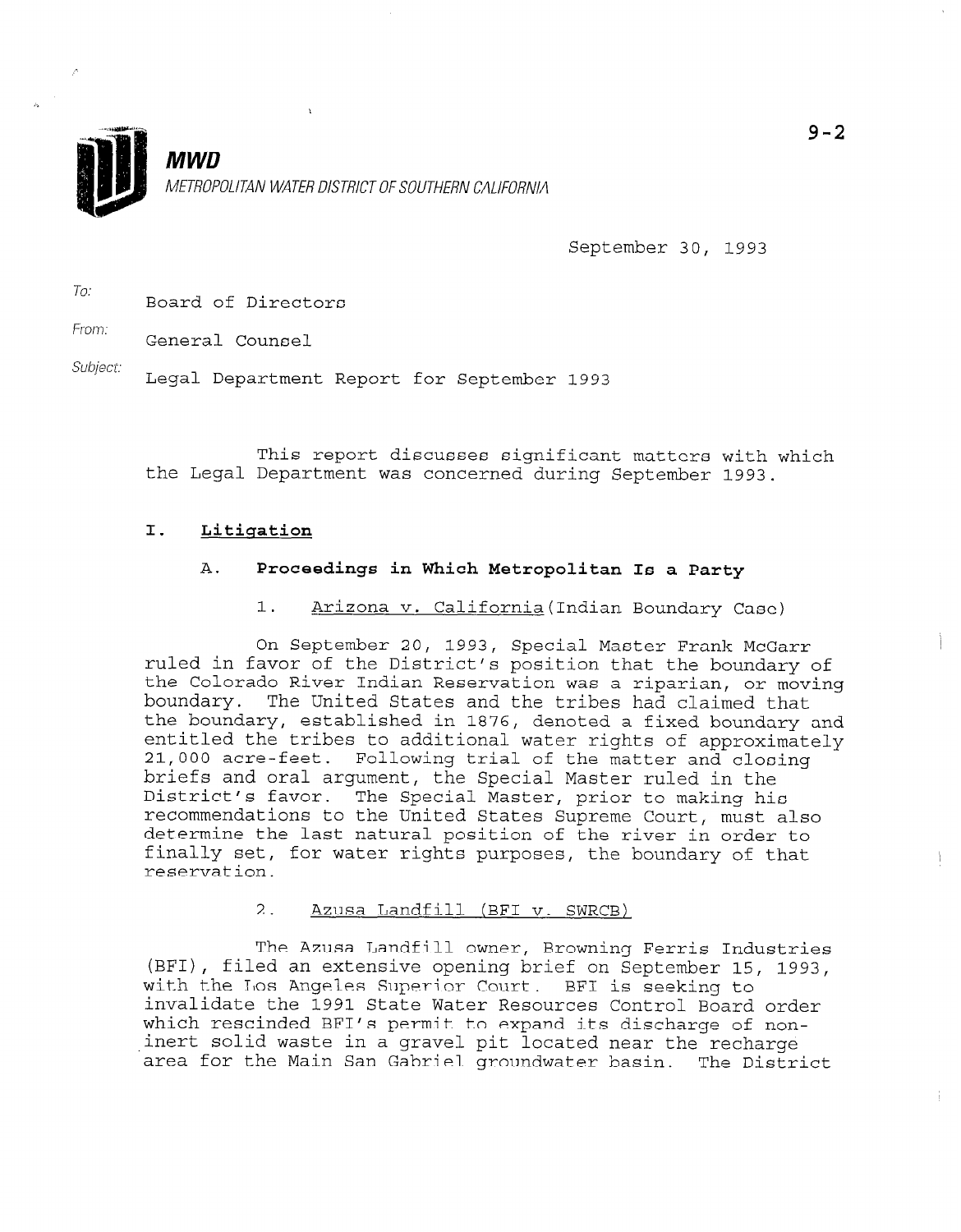Board of Directors -2- September 30, 1993

 $\frac{1}{2}$ 

has intervened in the suit along with its member agency in the area, the Basin Watermaster, and the Environmental Defense Fund. Response briefs are due November 15, with trial set for December 8.

## 3. Eagle Mountain Pumped Storage Proposal (MRC v. FERC)

The federal Circuit Court of Appeal for the District of Columbia, on September 10, 1993, granted the District's motion to intervene in the appeal by Mine Reclamation Corp. motion to intervene in the appeal by Mine Reclamation Corp.<br>(MRC) of Federal Energy Regulatory Commission (FERC) orders which or rederations to a prediction of the prediction of the prediction of the prediction of the prediction of the prediction of the prediction of the prediction of the prediction of the prediction of the prediction of th WHICH ISJECTED CHAILENGES CO A PIELIMINALY SCUOL PERMIL CHA FERC issued to Eagle Mountain Energy Company (EMEC) in 1991. The permit allows EMEC to investigate the feasibility of constructing a large pumped-storage hydroelectric generation project in old mining pits near the District's Colorado River Aqueduct (CRA). MRC proposes to use the pits instead for a regional solid waste disposal facility.

The District protested the permit application because  $\mathcal{D}_\mathbf{p}$ it specified the District protested the permit application because it specified the District's CRA as the source of water for the proposed project. While EMEC has subsequently indicated that it is seeking another water source, there remains uncertainty as to the extent to which EMEC would seek to acquire rights to Colorado River water or seek to use the CRA to transport water<br>it might acquire.

# 4. Los Angeles Mono Basin Water Rights

The District filed the written testimony of Dr. Quinn and related exhibits with the State Water Resources Control Board (SWRCB) on September 22, 1993, for hearings starting October 20 on reducing water rights licenses held by the C: of Los Angeles for exporting water from four streams tributary to Mono Lake. The exhibits included the General Manager's September 17 letter to SWRCB supporting solutions to the Mono Lake Basin issues that deal with resulting future water supply impacts on the District's service area in an environmentally and economically responsible manner.

The 14 other parties have filed some 400 exhibits and listed some 300 witnesses for the proceedings which are expected to continue through November. Most of the issues relate to Mono Basin restoration and public trust issues.

The 14 other parties have filed some 400 exhibits and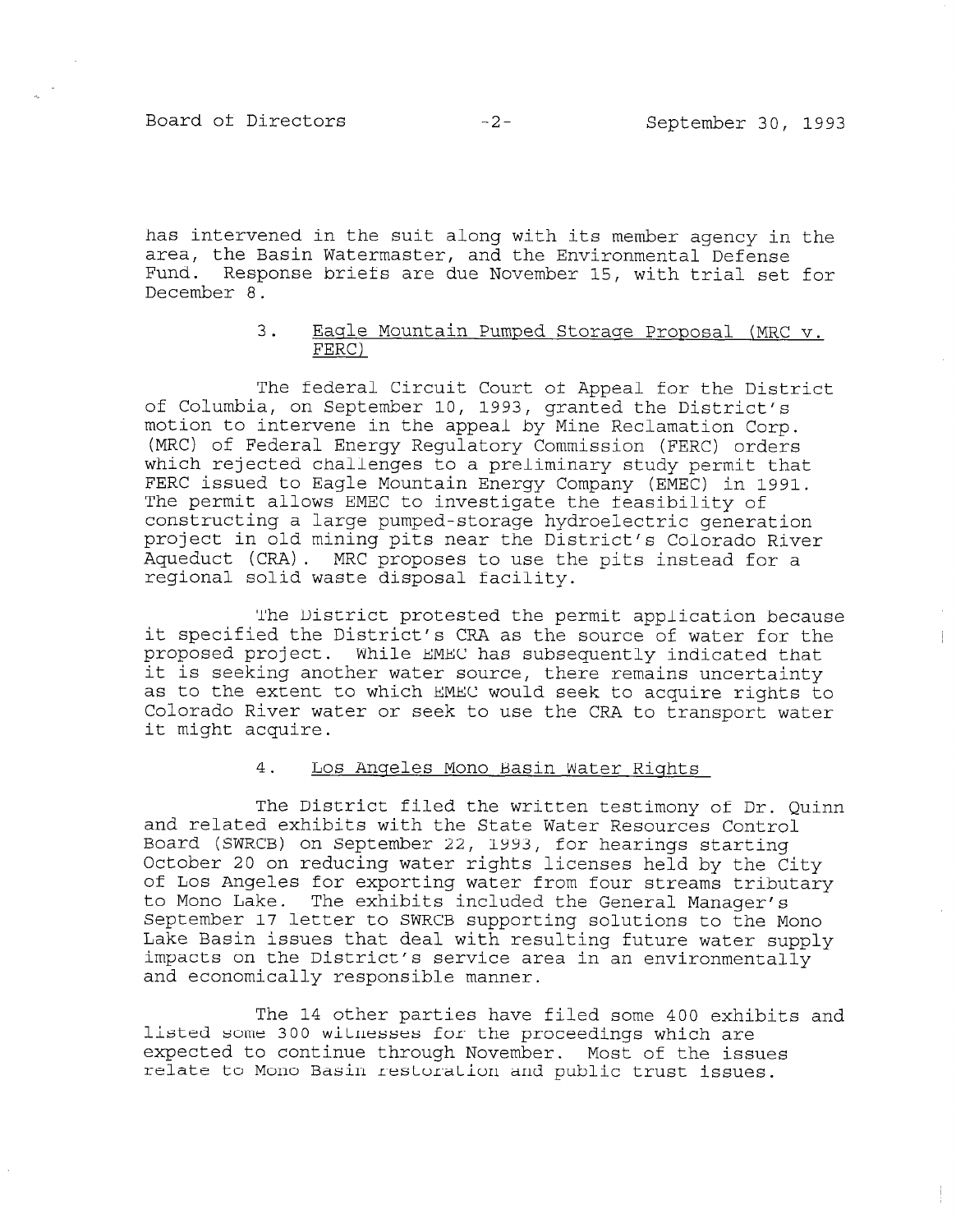# 5. MWD v. Cucamonga Development Company

By opinion issued September 14, 1993, Division 2 of the Court of Appeal, 4th District, has affirmed the San Bernardino Superior Court trial judge's denial of Cucamonga Development Company's (Cucamonga) motion for attorneys' and appraisers' fees and costs totalling approximately \$134,00 This eminent domain action was originally brought to acqui real property located in the City of Rancho Cucamonga for purposes of the Etiwanda Pipeline and the appurtenant facilities. Compensation was earlier agreed to and paid with regard to both parcels involved. The only outstanding issue was a motion by Cucamonga for attorneys' and appraisers' fees and other costs which required that Cucamonga demonstrate that the District had been unreasonable in its handling of this case. Except for payment of costs on appeal, which are to be borne by the District pursuant to statute in this case, this should close this matter unless Cucamonga chooses to pursue a petition for review with the California Supreme Court, which is unlikely to be successful.

# 6. Garvev Reservoir Restoration Project

The settlement agreement between the City of Monterey Park and the District as authorized by your Board at its August  $\frac{1}{2}$  meeting was fully executed on September 1793, your board at its Augu application to vacate the trial coupling  $\frac{1}{2}$  and dispident and displaced  $\frac{1}{2}$  coupling the trial coupling  $\frac{1}{2}$  and  $\frac{1}{2}$  and  $\frac{1}{2}$  and  $\frac{1}{2}$  and  $\frac{1}{2}$  and  $\frac{1}{2}$  and  $\frac{1}{2}$  and  $\frac{1}{$ application to vacate the trial court judgment and dismiss the action with prejudice was also filed in the Court of Appeal on September 16, 1993.

# 7. Robert Denman v. MWD

On September 22, 1993, Los Angeles Superior Court Judge Robert H. O'Brien denied the request of former employee Pause Robert H. O biren denied the request of former employ nobele bemman that he be reinstated to employment with the biscript. M. Denman had been discharged for failing to rep District vehicles; he had been suspended previously for the same reason. He had been suspended previously for reinstatement and back pay, asserting that he had been denied and he had been dening and he had been dening and he had been dening and he had been dening and he had been dening and he had been dening and he had been dening feinstatement and back pay, asserting that he had been deni Lair Hearing and that the facts did not support the discharg<br>Judge O'Brien denied the writ Judge O'Brien denied the writ, determining that there was no that the term of the term of the term in the term in the term in the term in the set of the term in the term i<br>Support the term in the term in the term in the term in the term in the term in the term in the term in the te red the wilt, determining that there was no nat mi. Denman did not receive a fair hearing, that the evidence produced at that hearing supported the discharge.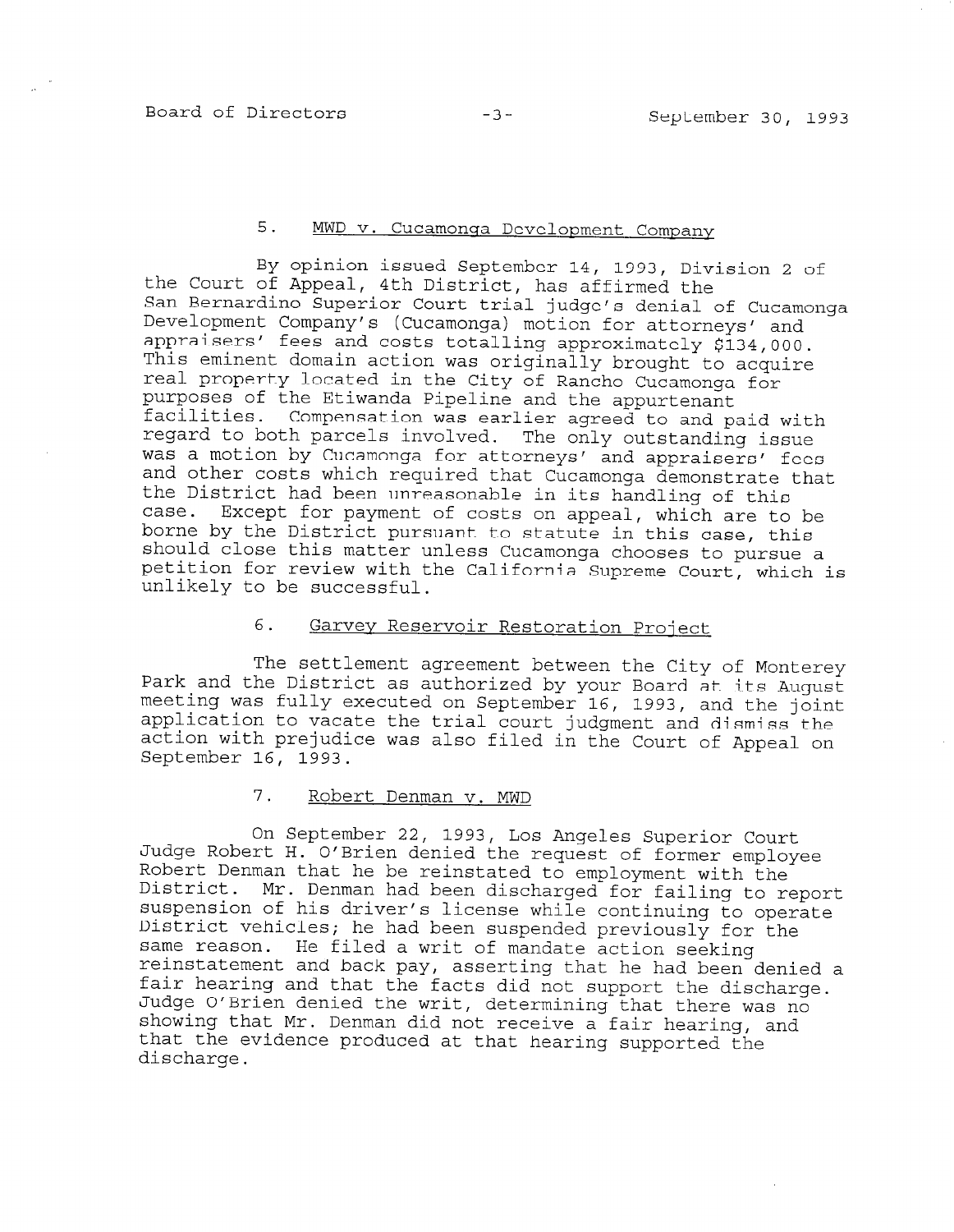#### 8. Golden Gate Audubon v. Browner

Plaintiffs and the United States Environmental Protection Agency (EPA) have tentatively agreed to a stipulated judgment in this action to require EPA to issue Bay/Delta standards by a date certain. The agreement would require EPA to issue proposed standards by December 15, 1993; the agreement does not specify the contents of the standards. However, EPA and plaintiffs refused to allow intervening parties, including the District, to participate in negotiation of the agreement, despite the fact that the court's order allowing intervention made intervenors full parties to the action, and despite at least three written notifications to EPA and plaintiffs that intervenors desired to participate in any such negotiations. Consequently, the District and other intervening parties filed objections to the stipulation. The court has ordered EPA and plaintiffs to respond to those objections and has set a hearing date of November  $1$ , 1993 to consider accepting the agreement.

# 9. Domenigoni Valley Reservoir Project-Eminent Domain Cases

Work continued on some 59 pending eminent domain cases in Riverside County Superior Court.

# B. Proceedings of Interest to Metropolitan

## Colorado River Wildlife v. Turner

On September 21, 1993, the federal district court in Denver denied plaintiff's motion that the court order the USFWS to immediately issue an "interim final" regulation designating critical habitat for four listed endangered species on the Colorado River, without completing the economic analysis cororado hiver, without compreting the economic analysis Lequited by Committed species Act. The District, as partof the bix-Agency Committee had Supported, by a friend four bires, the onlined beates position that no "in final" regulation could be issued without the required<br>analysis. The court did order the USFWS to issue its final did that is the court did order the USFWS to ISSUE ITS IINAI designation by March 15, 1994. This is two months sooner